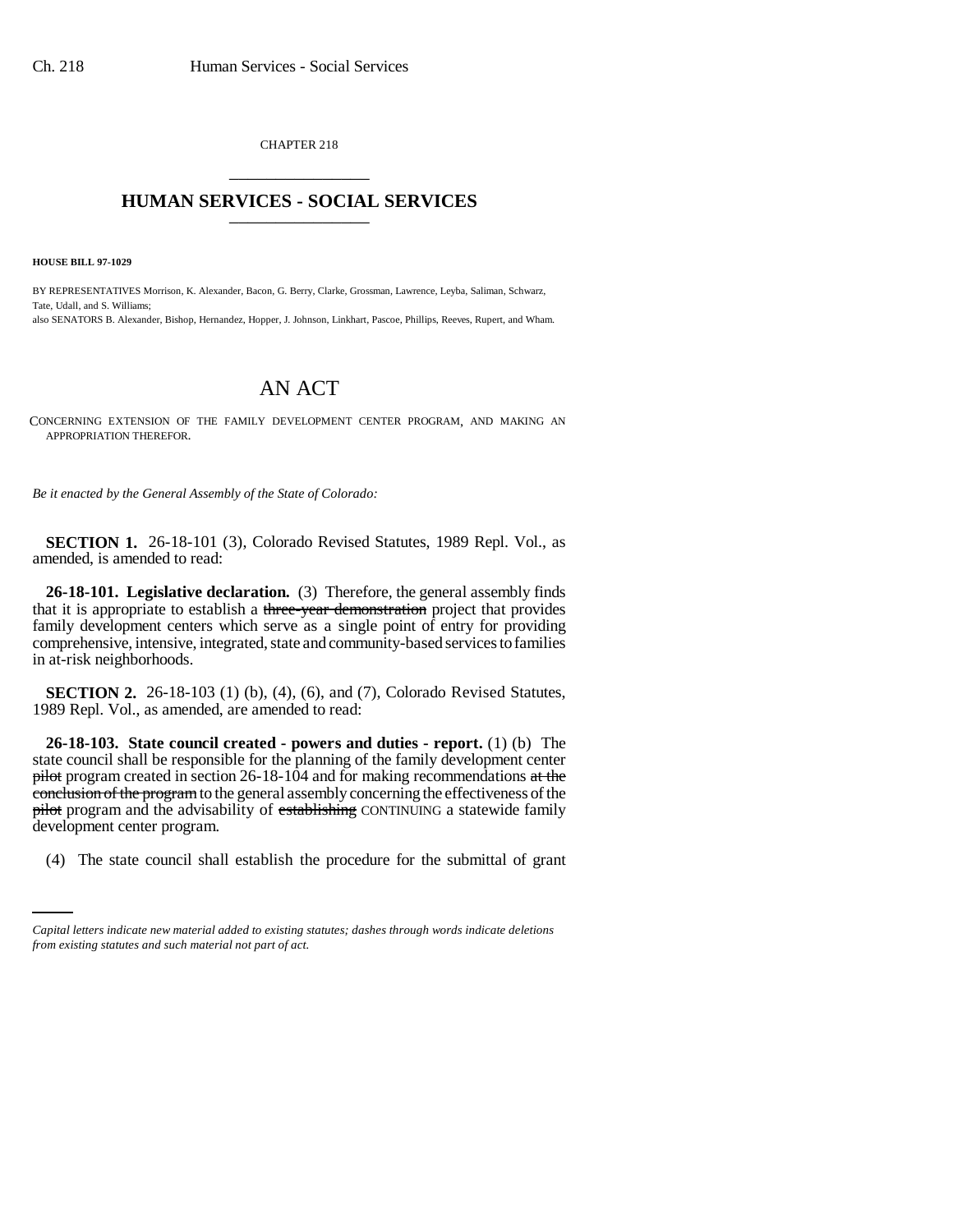applications by community applicants seeking to establish family development centers. The procedure shall set forth the method for making application including time frames, the criteria to be considered in awarding a grant, and the method for the making of annual reports to the state council concerning the effectiveness of the family development center pilot program in accordance with section 26-18-105 (2). In addition, the state council shall establish any other procedures necessary to implement this article, including a method for evaluating the effectiveness of the family development center pilot program.

(6) The state council shall consult with the local advisory councils established pursuant to section 26-18-105; evaluate the effectiveness of the family development center pilot program annually, based on reports submitted to the state council by local advisory councils in accordance with section 26-18-105 (2); and shall submit a final report on the effectiveness of the program to the general assembly no later than September 30, 1997 JANUARY 1, 2000. In addition, as part of the final report, the state council shall make recommendations concerning the establishment and CONTINUED implementation of a statewide family development center program.

(7) The state council is hereby authorized to accept and expend any grants from any public or private source for the purpose of making grants to community applicants for the establishment of family development centers and for the purpose of evaluating the effectiveness of the family development center pilot program. Nothing in this article shall be construed to prohibit a family development center from accepting and expending grants or donations from public or private sources.

**SECTION 3.** 26-18-104 (1), Colorado Revised Statutes, 1989 Repl. Vol., as amended, is amended to read:

**26-18-104. Program created.** (1) On or before November 1, 1993, There shall be established by the state council a family development center pilot program. The purpose of said program shall be to provide grants to community applicants for the creation of family development centers through which services for families who live in at-risk neighborhoods are accessible and coordinated through a single point of entry. The program shall be implemented no later than January 1, 1994, and shall terminate no later than July 1,  $\frac{1997}{2000}$ . At least three grants for start-up costs shall be awarded by the state council under the pilot program. MONEYS FOR THE PROGRAM MAY COME FROM APPROPRIATIONS FROM THE GENERAL FUND OR FROM THE FAMILY ISSUES CASH FUND CREATED IN SECTION 26-5.3-106.

**SECTION 4.** 26-18-106, Colorado Revised Statutes, 1989 Repl. Vol., as amended, is amended to read:

**26-18-106. Repeal of article.** This article is repealed, effective July 1, 1997 2000, or on the date that federal funds are no longer available for this program, whichever comes first.

**SECTION 5.** 26-5.3-106 (1.5), Colorado Revised Statutes, 1989 Repl. Vol., as amended, is amended to read:

**26-5.3-106. State's savings - cash fund created - use of moneys in fund - plan required.** (1.5) All moneys in the fund shall be subject to annual appropriation by